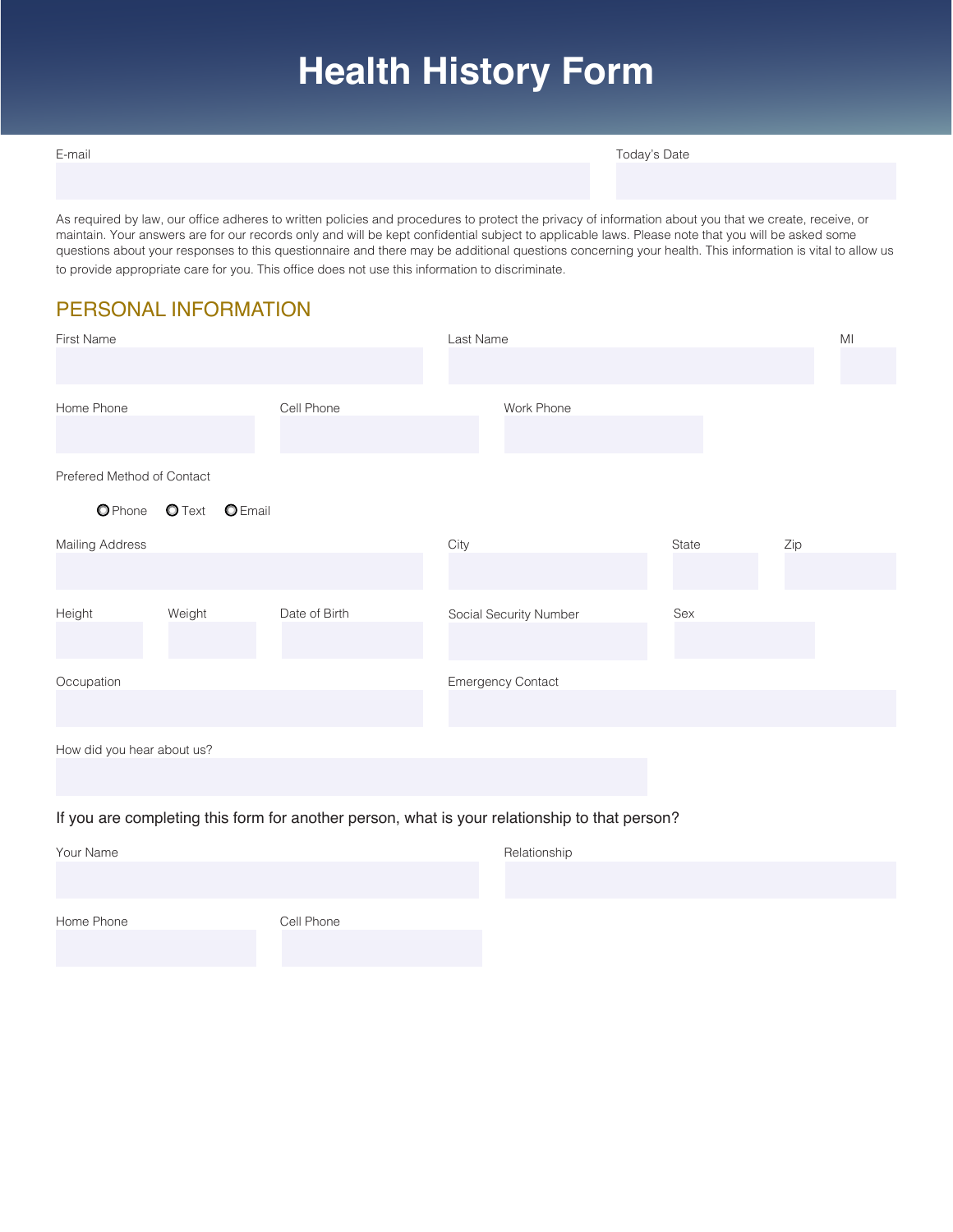## DENTAL INFORMATION *For the following questions mark (x) your responses*

| Are your teeth sensitive to cold, hot, sweets or pressure? O        | Yes No  | $\circ$ |                                                              | Yes No          | $\circ$ |
|---------------------------------------------------------------------|---------|---------|--------------------------------------------------------------|-----------------|---------|
|                                                                     |         | $\circ$ | Do you have any clicking, popping, or discomfort in the jaw? | $\circ$         | $\circ$ |
|                                                                     |         | $\circ$ |                                                              | $\circ$ $\circ$ |         |
|                                                                     | $\circ$ | $\circ$ |                                                              | $\circ$         | $\circ$ |
| Have you ever had orthodontic (braces) treatment?                   | $\circ$ | $\circ$ |                                                              | $\circ$         | $\circ$ |
| Have you ever had any problems associated with previous             | $\circ$ | $\circ$ | Do you participate in active recreational activities?        | $\circ$         | $\circ$ |
|                                                                     |         |         | Have you ever had a serious injury to your head or mouth?    |                 |         |
|                                                                     | $\circ$ | $\circ$ | Date of your last exam                                       |                 |         |
| If yes, how often?                                                  |         |         |                                                              |                 |         |
| <b>ODAILY OWEEKLY OOCCASIONALLY</b>                                 |         |         | What was done at that time?                                  |                 |         |
| Are you currently experiencing dental pain or discomfort? $\bullet$ |         | $\circ$ | Date of last dental x-rays                                   |                 |         |
| <b>Chief Complaint</b>                                              |         |         |                                                              |                 |         |
|                                                                     |         |         | Reason for visit                                             |                 |         |
|                                                                     |         |         |                                                              |                 |         |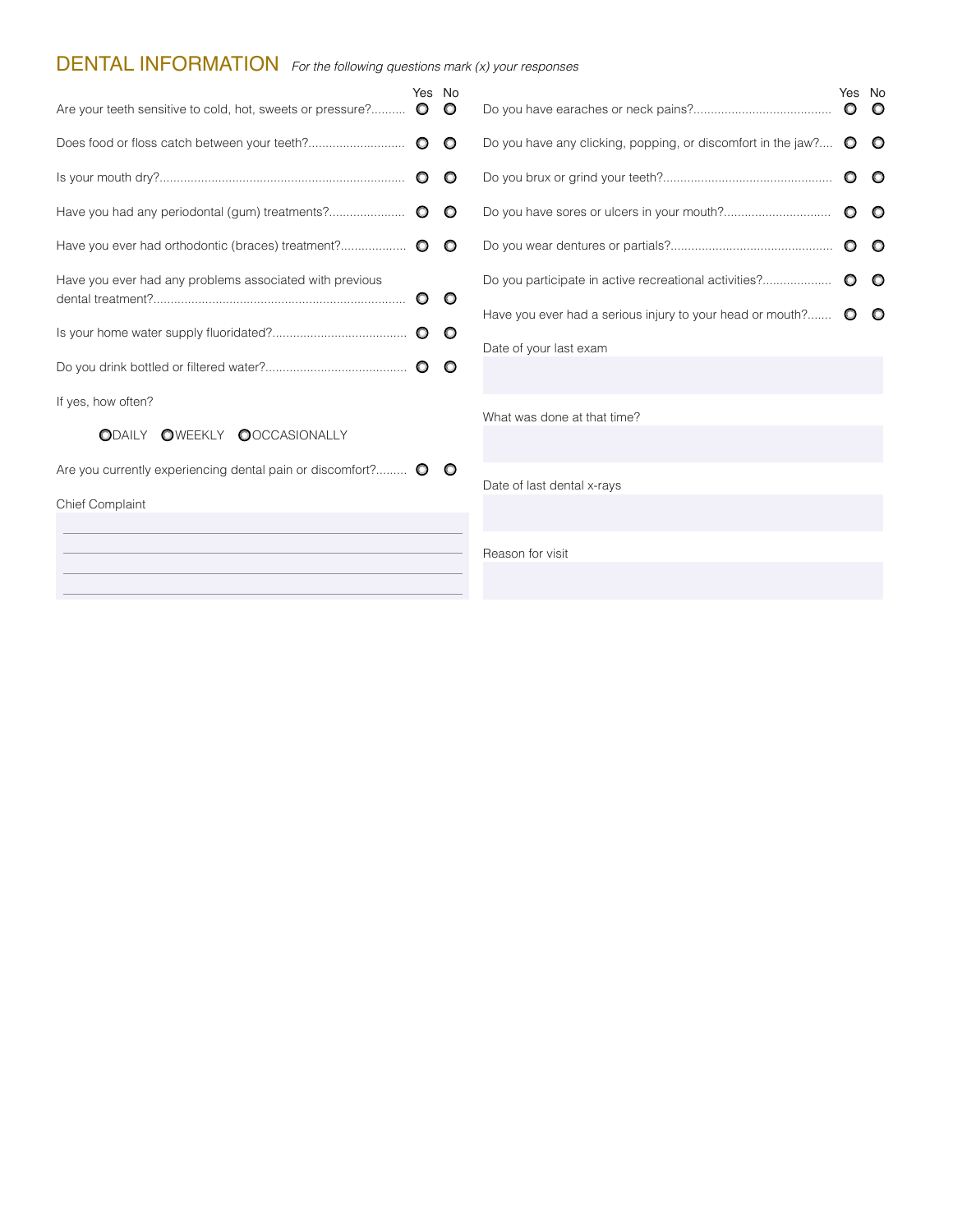## MEDICAL INFORMATION *For the following questions, please mark (X) your responses.*

| Are you currently under the care of a physician?             |       | Yes No<br>$\circ$ | $\circ$ | Have you had a serious illness, operation or been hospitalized                                                      | Yes No<br>O | $\circ$ |  |
|--------------------------------------------------------------|-------|-------------------|---------|---------------------------------------------------------------------------------------------------------------------|-------------|---------|--|
| Physician Name                                               | Phone |                   |         | If yes, what was the illness or problem?                                                                            |             |         |  |
|                                                              |       |                   |         |                                                                                                                     |             |         |  |
| Address/City/State/Zip                                       |       |                   |         |                                                                                                                     |             |         |  |
|                                                              |       |                   |         |                                                                                                                     |             |         |  |
|                                                              |       | $\circ$           | $\circ$ |                                                                                                                     |             |         |  |
| Has there been any change in your general health within the  |       | O.                | $\circ$ | Are you taking or have you recently taken any prescription or                                                       |             | $\circ$ |  |
| If yes, what condition is being treated?                     |       |                   |         | If yes, please list all medications, including vitamins, natural or<br>herbal preparations and/or diet supplements: |             |         |  |
|                                                              |       |                   |         |                                                                                                                     |             |         |  |
| Date of last physical exam                                   |       |                   |         |                                                                                                                     |             |         |  |
|                                                              |       |                   |         |                                                                                                                     |             |         |  |
|                                                              |       |                   |         |                                                                                                                     |             |         |  |
| For the following questions mark $(x)$ your responses        |       | Yes No            |         | <b>WOMEN ONLY</b> Are you:                                                                                          | Yes No      |         |  |
| Do you use controlled substances (drugs)?                    |       | $\circ$           | $\circ$ |                                                                                                                     |             |         |  |
| Do you use tobacco (smoking, snuff, chew, bidis)?            |       | O                 | $\circ$ | Number of weeks                                                                                                     |             |         |  |
| If so, how interested are you in stopping?                   |       |                   |         |                                                                                                                     |             |         |  |
| OSOMEWHAT ONOT INTERESTED<br>OVERY                           |       |                   |         | Taking birth control pills or hormonal replacements?                                                                | O           |         |  |
|                                                              |       | $\circ$           | $\circ$ |                                                                                                                     | $\circ$     | $\circ$ |  |
| If yes, how much alcohol did you drink in the last 24 hours? |       |                   |         |                                                                                                                     |             |         |  |
|                                                              |       |                   |         |                                                                                                                     | Yes No      |         |  |
|                                                              |       |                   |         |                                                                                                                     |             | -0      |  |
| If yes, date<br>If yes, have you had any complications?      |       |                   |         |                                                                                                                     |             |         |  |
|                                                              |       |                   |         |                                                                                                                     |             |         |  |
| Allergies: Are you allergic or have you had a reaction to:   |       |                   |         |                                                                                                                     |             |         |  |
|                                                              |       | Yes No<br>O       | $\circ$ |                                                                                                                     | Yes No<br>O | O       |  |
|                                                              |       | O                 | $\circ$ |                                                                                                                     | O           | O       |  |
|                                                              |       | O                 | O       |                                                                                                                     |             | O       |  |
|                                                              |       | $\circ$           | $\circ$ |                                                                                                                     | O           | O       |  |
|                                                              |       | $\circ$           | $\circ$ |                                                                                                                     |             | $\circ$ |  |
|                                                              |       |                   | O       |                                                                                                                     |             | O       |  |
|                                                              |       |                   |         | If yes, please specify                                                                                              |             |         |  |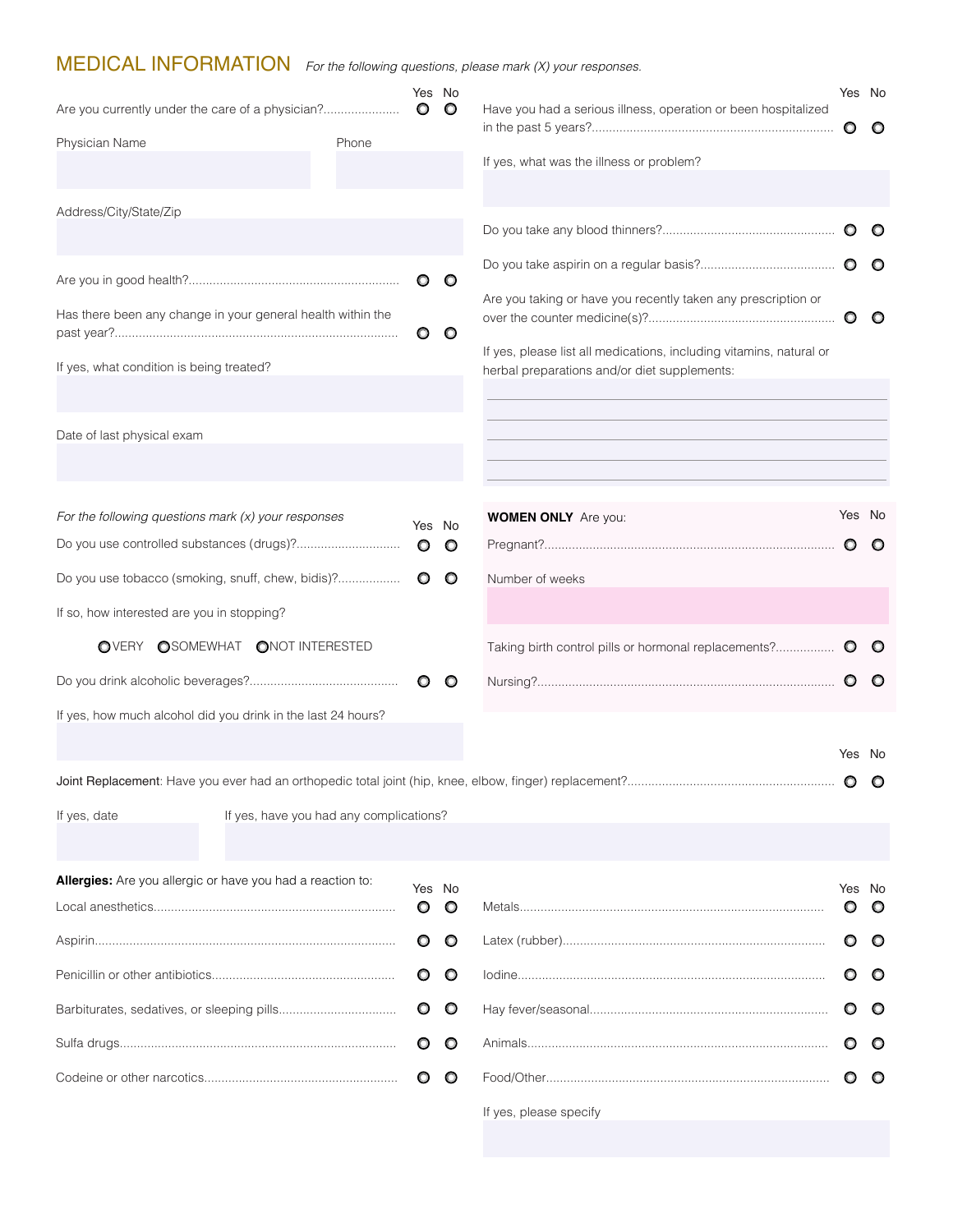### MEDICAL INFORMATION *(Continued)*

*Please mark (X) your response if you have or have had any of the following diseases or problems.* Yes No Yes No Yes No Yes No Heart murmur...................  $\circ$ **O** Blood transfusion..............  $\circ$  $\bullet$  Diabetes type I or type II..  $\circ$ O Mental health disorders....  $\circ$  $\circ$ Mitral valve prolapse........ $\bullet$  $\bullet$  If yes, date Eating disorder................. O  $\circ$ If yes, please specify  $\circ$  $\circ$  $\circ$ Artificial heart valves........ Malnutrition........................ O O Hemophilia......................... Gastrointestinal disease...  $\circ$ Rheumatic fever................  $\circ$  $\circ$  $\circ$ O Recurrent infections..........  $\circ$  $\circ$ Cardiovascular disease....  $\circ$ **Q** AIDS or HIV infection........  $\circ$  $\circ$ GE Reflux/persistent If yes, type of infection heartburn........................  $\circ$ O  $\circ$ Arthritis..............................  $\circ$  $\circ$ Angina................................  $\circ$ Ulcers............................... O  $O$  Autoimmune disease........ Arteriosclerosis.................  $\circ$  $\circ$  $\circ$ Kidney problems................ O Thyroid problems.............  $\circ$  $\circ$ Congestive heart failure.... **O O** Rheumatoid arthritis.......... **O**  $\circ$ Night sweats......................  $\circ$  $\circ$ Stroke................................. O  $\circ$ Coronary artery disease....  $\bullet$ **O** Systematic lupus Osteoporosis......................  $\circ$ Glaucoma.......................... erythematosus.................  $\circ$  $\circ$  $\circ$  $\circ$  $\circ$ Damaged heart valves......  $\circ$ Persistent swollen glands Asthma.................................  $\circ$ Hepatitis, jaundice, or in neck.............................  $\circ$  $\circ$  $\circ$ Heart attack.......................  $\circ$  $\circ$  liver disease...................  $\circ$  $\circ$ Bronchitis..........................  $\circ$  $\circ$ Severe headche/migraines..  $\bullet$  $\circ$ Low blood pressure........... O  $\circ$  $\circ$ Epilepsy............................  $\circ$ Severe/rapid weight loss...  $\bullet$ Emphysema......................  $\circ$ High blood pressure........... O  $\circ$ Fainting spells/seizures....  $\circ$  $\circ$ STDs/STIs........................... Sinus trouble.....................  $\circ$  $\circ$ Congenital heart defects...  $\bullet$  $\circ$ Neurological disorders.....  $\circ$  $\circ$ Tuberculosis.....................  $\circ$ Excessive urination.............. O  $\circ$  $\circ$ Pacemaker.........................  $\circ$ If yes, please specify Cancer/Chemotherapy/ ADD...................................  $\circ$  $\circ$ Rheumatic heart disease...  $\bullet$  $\circ$ Radiation treatment......... O  $\circ$ ADHD.................................  $\circ$ Abnormal bleeding............  $\circ$ Chest pain upon exertion..  $\bullet$  $\circ$ Gag Reflex Sensitivity....... **O**  $\circ$ Sensory Processing Disorder.  $\bullet$  $\circ$  $\circ$ Anemia.............................. O Chronic pain......................  $\circ$  $\circ$ Sleep disorder...................  $\circ$ Oral Sensory Sensitivity..... **O**  $\circ$ 

Yes No Has a physician recommended that you take antibiotics prior to your treatment?................................................................................................  $\circ$  $\circ$ Do you have any disease, condition, or problem not listed above that you think I should know about?............................................................... O  $\circ$ 

If yes, please explain

### PHARMACY INFORMATION

Pharmacy Name **Pharmacy Phone** Pharmacy Phone Pharmacy Phone Pharmacy Phone Pharmacy Phone

Pharmacy Address